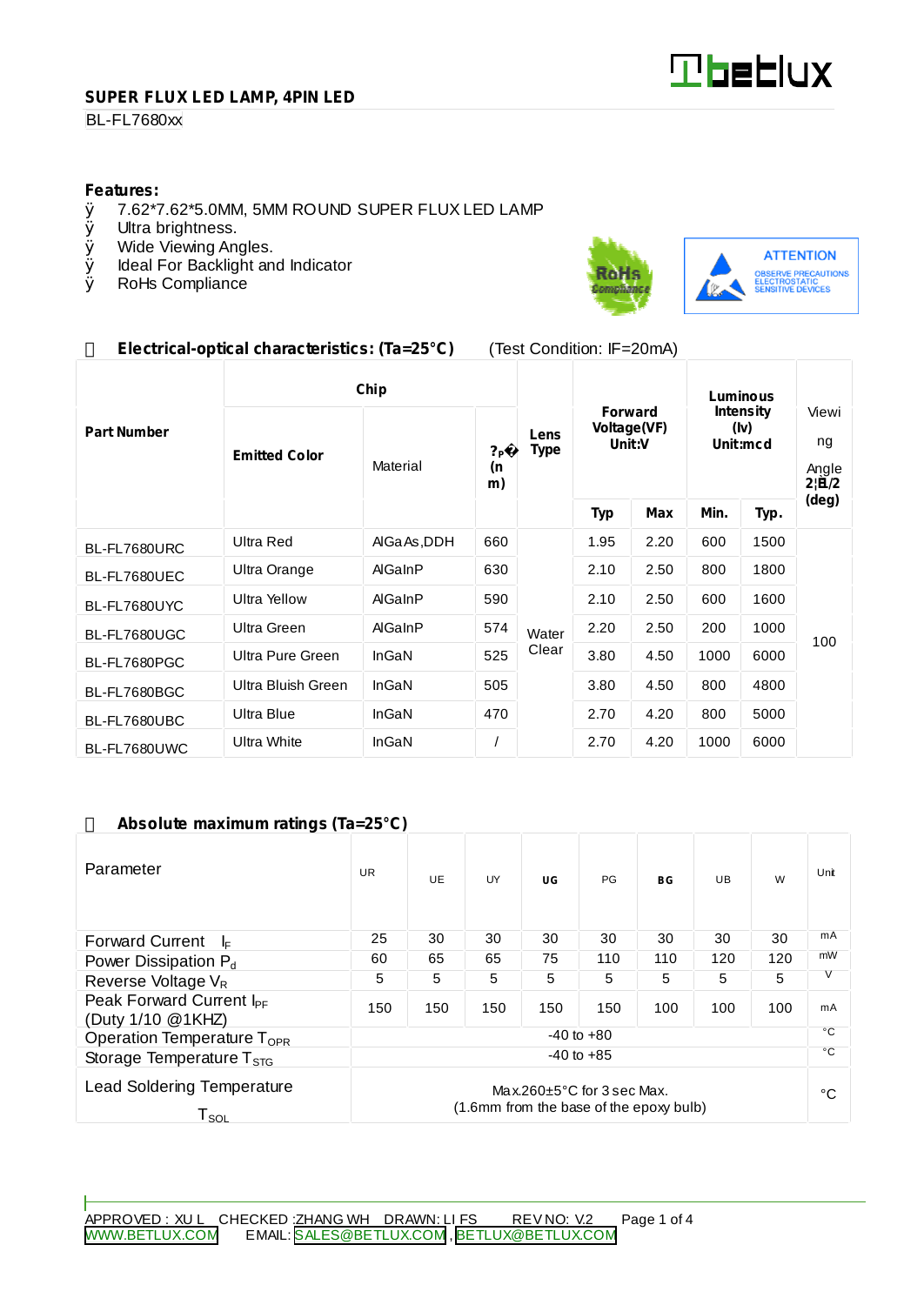

#### BL-FL7680xx

## **Package configuration & Internal circuit diagram**



Notes:

- 1. All dimensions are in millimeters (inches)<br>2. Tolerance is  $\pm 0.25(0.01)$  unless otherwise
- 2. Tolerance is  $\pm 0.25(0.01")$  unless otherwise noted.<br>3. Specifications are subject to change without notic
- Specifications are subject to change without notice.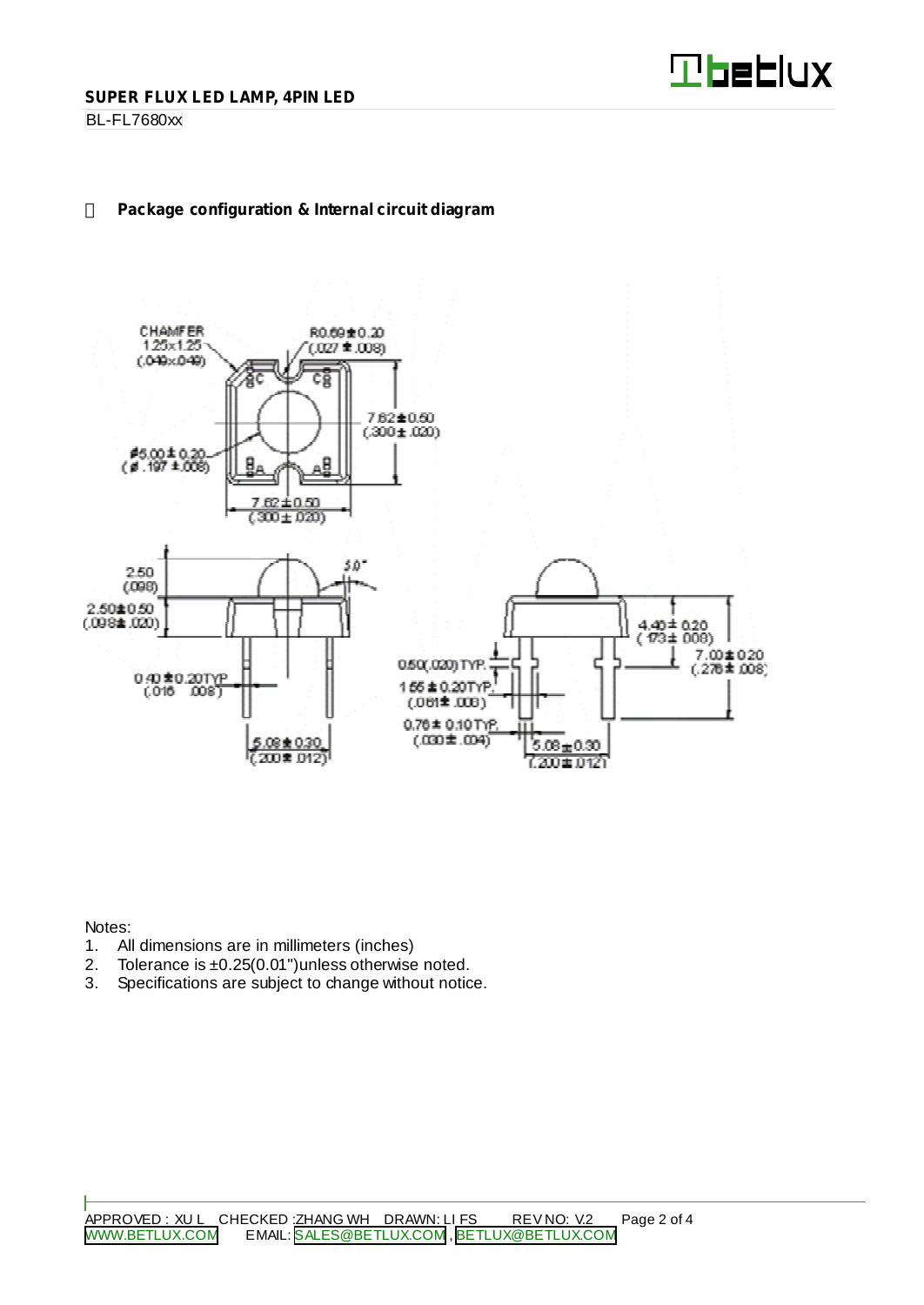#### **SUPER FLUX LED LAMP, 4PIN LED**

BL-FL7680xx

**Typical electrical-optical characteristics curves:**



- (1) GaAsP/GaAs 655nm/Red
- (2) GaP 570nm/Yellow Green
- (3) GaAsP/GaP 585nm/Yellow
- (4) GaAsp/GaP 635nm/Orange & Hi-Eff Red
- (5) GaP 700nm/Bright Red
- (6) GaAlAs/GaAs 660nm/Super Red (8) - GaAsP/GaP 610nm/Super Red
- (9) GaAlAs 880nm
- (10) GaAs/GaAs & GaAlAs/GaAs 940nm
- (A) GaN/SiC 430nm/Blue
- (B) InGaN/SiC 470nm/Blue
- (C) InGaN/SiC 505nm/Ultra Green (D) - InGaAl/SiC 525nm/Ultra Green

50 40 30  $\mathcal{D}$ 10  $rac{0}{1.2}$ 1.2 1.6 2.0 2.4 2.6 3.0 1 645 23 8 EORWARD CURRINT [mA]

FORWARD VOLTAGE (Vf) FORWARD CURRENT VS. FORWARD VOLTAGE



RELATIVE LUMINOUS INTENSITY VS. FORWARD CURRENT FORWARD CURRENT (mA)



AMBIENT TEMPERATURE Ta( ) FORWARD CURRENTVS. AMBIENT TEMPERATURE



NOTE:25 free air temperature unless otherwise specified